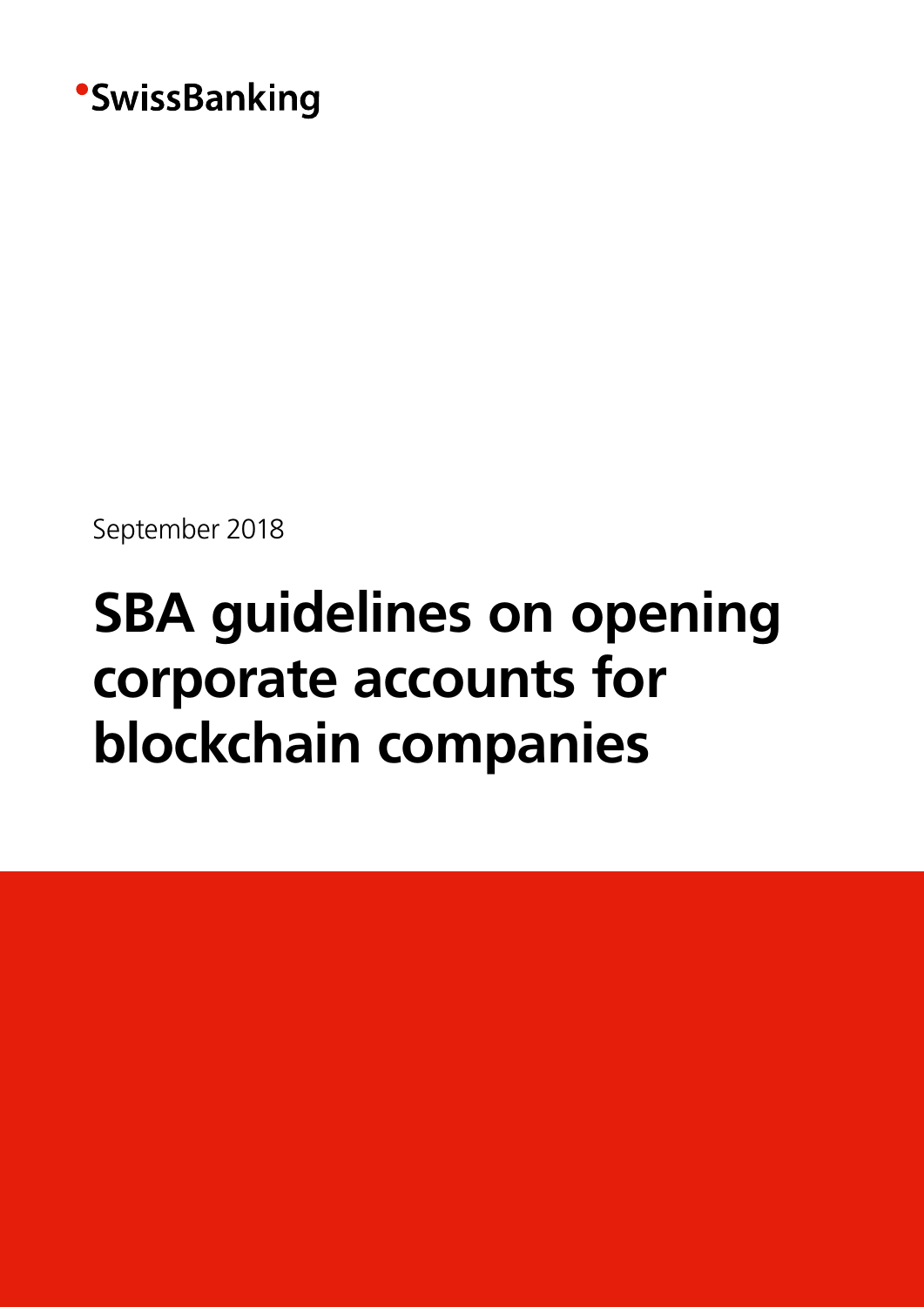# **Foreword**

The number of blockchain companies in Switzerland has increased markedly over the last two years. The Swiss Bankers Association (SBA) welcomes this trend and takes a positive view of the high market momentum, as it boosts Switzerland's attractiveness as a workplace and financial centre. Banks see blockchain technology as an opportunity that opens up an array of possibilities for the country as a financial and technology location.

With the growth of blockchain companies, their demand for corporate accounts with banks in Switzerland has also risen. Opening an account poses various challenges for banks because the new blockchain technologies can also be associated with risks, especially in relation to money laundering in the use of cryptocurrencies or fraud. Switzerland has strict laws and due diligence requirements in place governing financial transactions. Banks must therefore carry out careful checks when opening an account.

Under the leadership of the SBA, in recent months a working group has developed guidelines for opening accounts for blockchain companies. These guidelines are intended to support the member banks in their discussions with such companies, and at the same time assist with risk management in their business dealings. The Federal Department of Finance (FDF) and Swiss Financial Market Supervisory Authority (FINMA) welcome the publication of these guidelines. Moreover, the Crypto Valley Association (CVA) helped to develop the contents of the guidelines and supports its implementation and future development.

#### **Content**

| <b>Foreword</b>                                                                          |    |
|------------------------------------------------------------------------------------------|----|
| 1. Background and structure of the guidelines                                            | 4  |
| 2. Questions for due diligence of corporate clients involved in<br>blockchain technology | 6  |
| 3. Expectations TOWARDS of the ICO organiser (see before)                                | 8  |
| 4. Expectations of the ICO organiser for financing with cryptocurrencies                 | 10 |
| 5. Due diligence obligations for financing with fiat currencies                          | 13 |
| 6. Specific business models                                                              | 13 |
| <b>Appendix – Glossar</b>                                                                | 14 |

# Foreword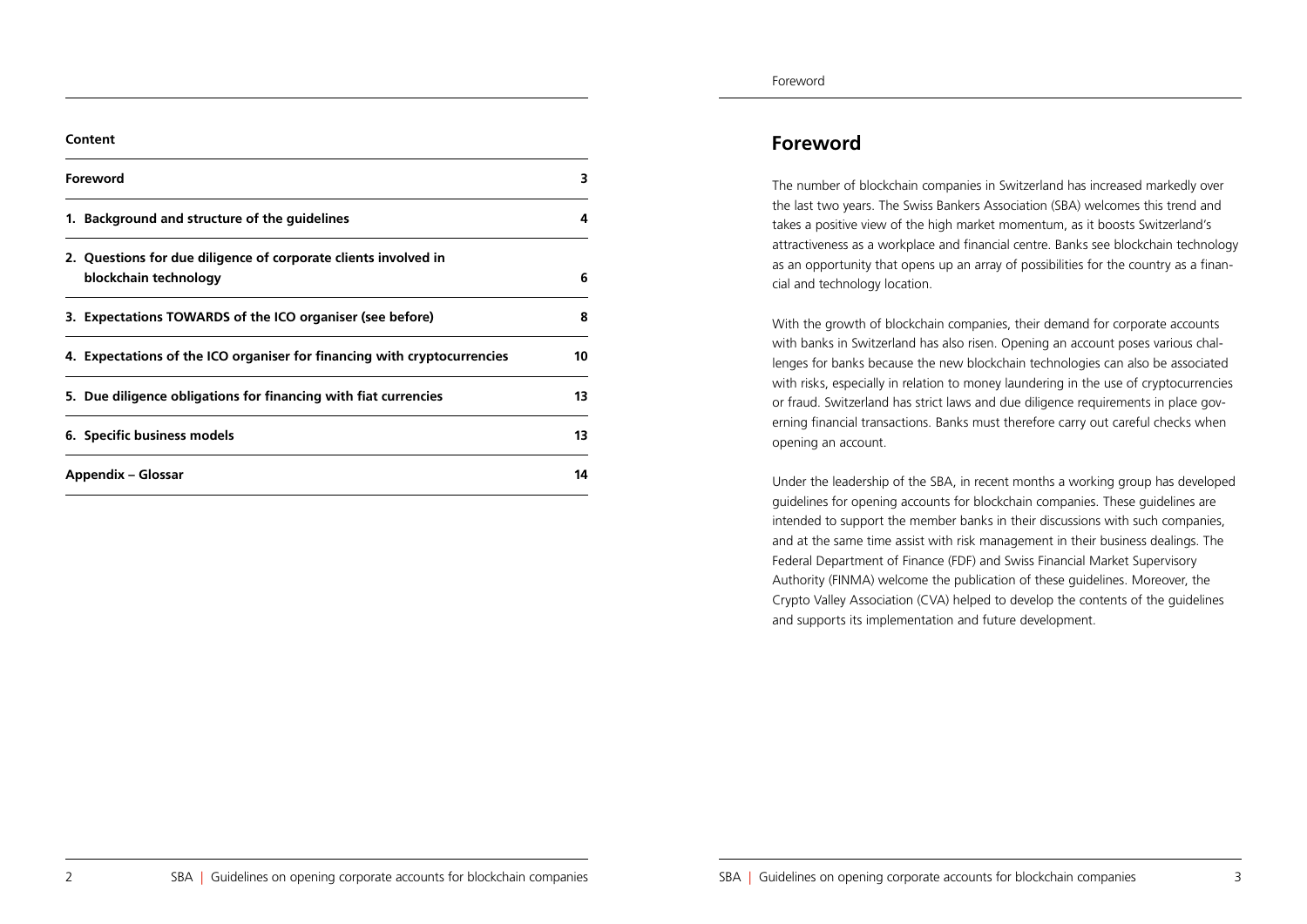Therefore, the guidelines address blockchain-specific elements within the scope of the established know-your-customer (KYC) process and further set specific expectations for the issuers of tokens. Consequently, the guidelines differentiate between companies with general links to blockchain and companies with additional involvement in cryptocurrencies and the issuing of tokens (ICO).

The guidelines only cover ICOs that are carried out by an operating company domiciled in Switzerland and which are governed by the FINMA guidelines for enquiries regarding the regulatory framework for initial coin offerings (ICOs) dated 16 February 2018. In case of a connection to foreign countries, e.g. when ICO participants and other involved parties are domiciled abroad, the risks resulting from the application of foreign regulations (tax law, criminal law, anti-money laundering law, capital market law, etc.) must be adequately captured, limited and controlled. Foreign supervisory law in particular must be observed in the process.

When it comes to issuing tokens, the guidelines further differentiate between financing with cryptocurrencies (usually Bitcoin or Ethereum) and financing with government currencies (FIAT money).

# <span id="page-2-0"></span>**1. Background and structure of the guidelines**

The guidelines address potential requirements that a bank may place on a company involved in blockchain technology or other type of distributed ledger technology (DLT) when opening a corporate account. The potential requirements to some extent exceed the applicable minimum legal obligations of companies involved in DLT, but are not intended to replace applicable rules or existing official guidelines.

The guidelines are based on the principle that the Act on Combating Money Laundering and Terrorist Financing and all other interdisciplinary regulations are also applicable to all participating financial intermediaries in the area of blockchain/ initial coin offerings (ICO). The anti-money laundering (AML) duties of a bank that apply when opening a corporate account are therefore based on the valid version of the Agreement on the Swiss banks' code of conduct with regard to the exercise of due diligence (CDB), the FINMA Anti-Money Laundering Ordinance (AMLO-FINMA), the Anti-Money Laundering Act (AMLA) and the Swiss Penal Code, in addition to bank-specific internal guidelines. These guidelines build on the CDB and also cover blockchain-related issues.

The guidelines are intended to reflect the differing nature and dynamics of companies involved in blockchain technology. Depending on the maturity and business-specific strategy of the company, not all details of the guidelines are relevant to account opening or ongoing account maintenance. For example, a traditionally financed start-up can apply for a corporate account in its initial phase and only arrange for the issuing of tokens (ICO) one to two years later. Furthermore, long-standing corporate clients can decide to offer blockchain services, accept cryptocurrencies as a payment method or hold an ICO. The latter may even involve companies with business models with no initial touch points to the blockchain technology but which want to finance themselves with an ICO.



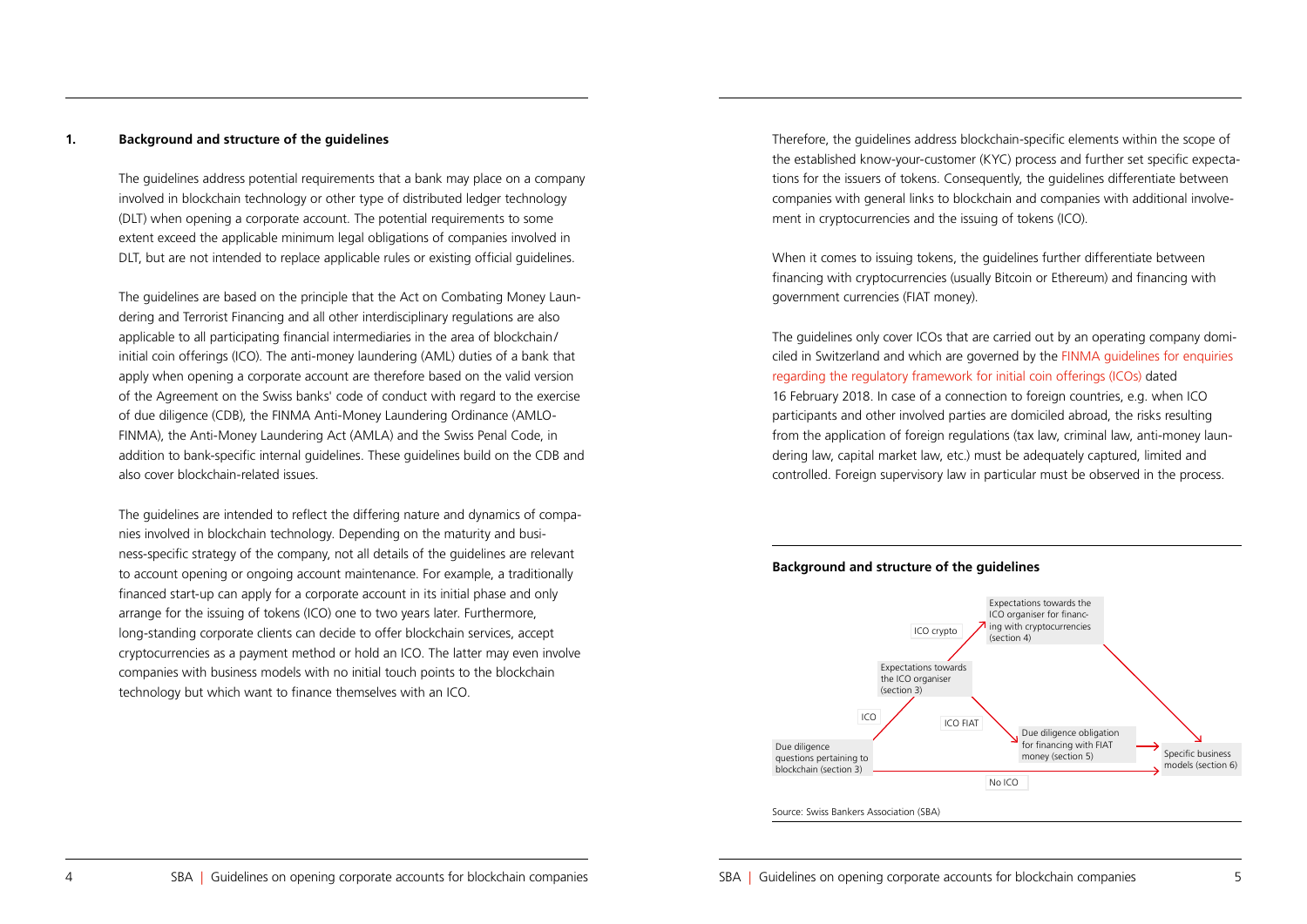| Measure/check                                                 | <b>Details</b>                                                                                                                                                                                                                                                                                                |
|---------------------------------------------------------------|---------------------------------------------------------------------------------------------------------------------------------------------------------------------------------------------------------------------------------------------------------------------------------------------------------------|
| 2.1 Blockchain or DLT involvement                             | Specific description of the areas of involvement                                                                                                                                                                                                                                                              |
| 2.2 Description of the business model                         | • Conclusive and comprehensible description based on relia<br>documentation such as a white paper<br>• Description of the expected payment flows<br>• Description of the planned operational set-up<br>• In national/business language<br>· Identification of the legal form                                  |
| 2.3 Exclusion of the domiciliary<br>company                   | • The company shall demonstrate that it is operational (CD<br>and has a localsubstance.<br>• For the establishment of a new company: The company s<br>disclose its intentions, purpose and expected current reve<br>andexpenses.                                                                              |
| 2.4 Regulatory responsibilities                               | The company shall have a dedicated contact partner for all<br>compliance, regulatory and legal issues. In particular it shall<br>• knowledge of the relevant local rules/regulations<br>• a clear description of how the company implements the<br>relevant rules.                                            |
| 2.5 Validation of the business model<br>after account opening | Account holders are obliged to notify the bank of any relev<br>change in their use of blockchain technology or in case of a<br>impending ICO.                                                                                                                                                                 |
| 2.6 ICO triage                                                | • If the company is planning to issue tokens within the nex<br>12 months:<br>Go to section 3 (ICO)<br>• If the company is not issuing tokens:<br>Go to section 6 (Business model)<br>• If the company raises capital by traditional means and iss<br>shares, for example:<br>Go to section 6 (Business model) |

- ed on reliable
- 
- 
- 
- 
- tional (CDB 16)
- company shall discript revenue
- ular it shall have: ents the
- 
- any relevant case of an
- in the next
- 
- 
- 
- ins and issues
- 

<span id="page-3-0"></span>The current version of the guidelines does not cover the management, administration instead of maintenance of cryptoasset accounts for clients.

The guidelines only pertain to the members of the SBA. Internal instructions issued by SBA members always take precedence. The guidelines do not set any industrywide minimum standards. Each individual institution may interpret and apply the guidelines within the scope of their own internal risk appetite.

No legal claim to the opening of accounts towards the members of the Swiss bankers Association (SBA).

The guidelines are periodically updated and expanded.

# **2. Questions for due diligence of corporate clients involved in blockchain technology**

This section covers the specific expectations within the scope of the KYC process that result from general involvement in blockchain technology (with or without an ICO).

It is recommended that the documents and materials listed be obtained from corporate clients prior to opening any accounts.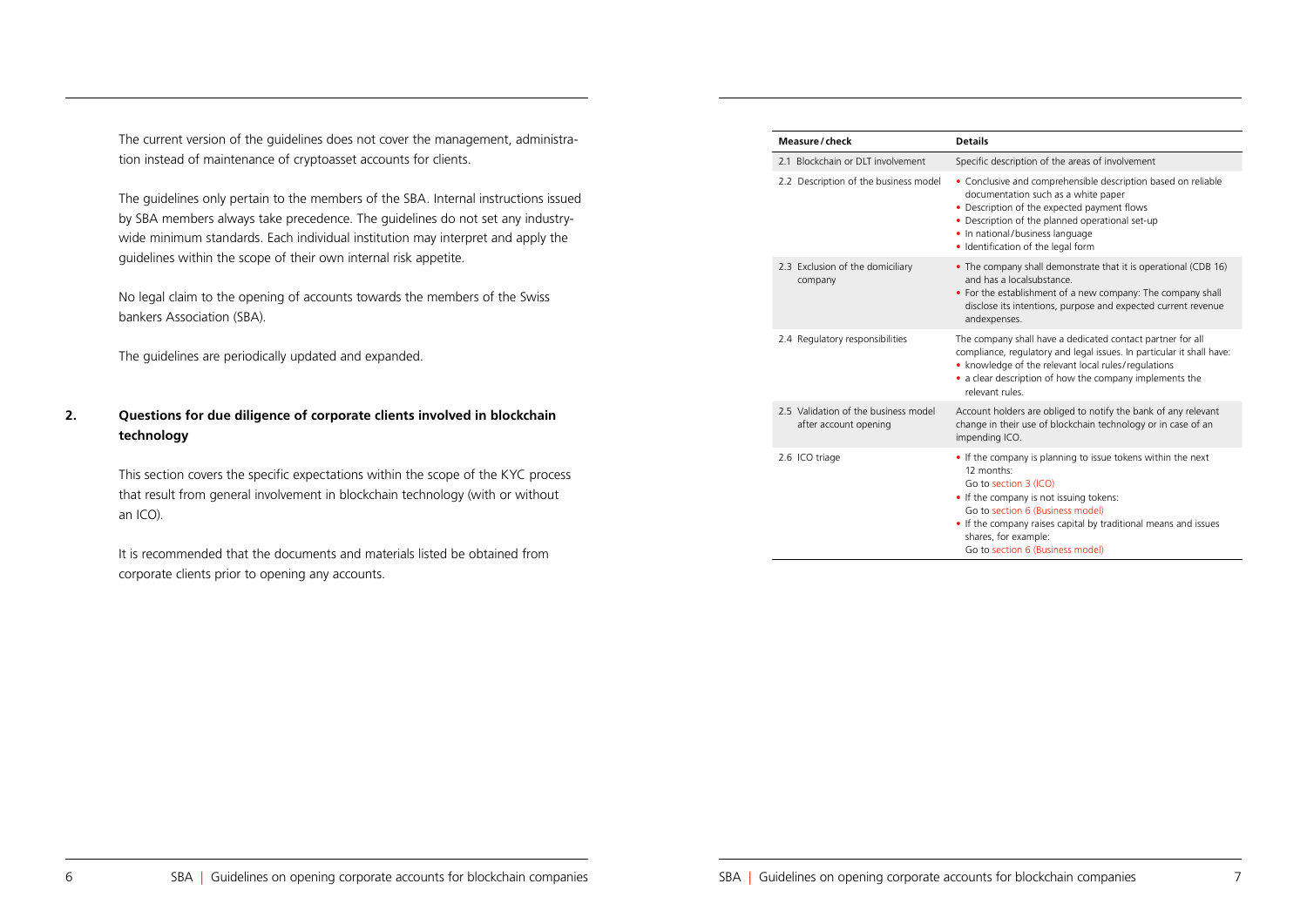| Measure/check                       | <b>Details</b>                                                                                                                                                                      |
|-------------------------------------|-------------------------------------------------------------------------------------------------------------------------------------------------------------------------------------|
| 3.1 Use of funds                    | Prior to I<br>the proje<br>ited into<br>used for<br>The IC<br>and con                                                                                                               |
| 3.2 Liquidity planning              | The ICO<br>held pric<br>• the br<br>(e.g. 5<br>the an<br>into Fl<br>accoul<br>repayr<br>the co<br>(see se                                                                           |
| 3.3 Handling risk under foreign law | An ICO o<br>impleme<br>in accord<br>The IC<br>upon red                                                                                                                              |
| 3.4 AMLA subordination              | The banl<br>to the A<br>FINMA <sub>S</sub><br>organise<br>In case c<br>enquiry<br>The IC<br>AMLA SI<br>$\bullet$ name<br>$\bullet$ in case<br>confiri<br>delega<br>• compl<br>compl |
| 3.5 Tokens                          | Detailed<br>the App<br>regardin<br>its currer<br>This d<br>of a whi<br>due dilig<br>to the ba                                                                                       |

- launching an ICO, ICO organisers shall demonstrate that ect to be financed exists and that the funds being deposthe account stem from the ICO and will subsequently be the stated purpose.
- The ICO organiser shall provide the bank with its final terms ditions.
- organiser shall notify the bank at which the account is or to the launch of the ICO of the following:
- reakdown of fiat money and individual cryptocurrencies 50% FIAT, 25% Bitcoin, 25% Ethereum)
- mounts and frequency at which the funds converted IAT money will be transferred to the bank at which the account is held
- ment patterns if the target amount is not reached ompanies at which cryptocurrencies are exchanged ection 4.6)
- organiser shall establish relevant guidelines. It shall ent measures to exclude ICO participants from countries dance with the bank's internal definition.
- The ICO organiser shall provide the bank with this information quest.
- alk shall initially assume that the ICO organiser is subject AMLA. AMLA subordination is exclusively based on the guidelines for ICOs dated 16 February 2018. If the ICO er is not subject to the AMLA, it must demonstrate this. of doubt, it must in particular produce a subordination answered by FINMA.
- CO organiser shall produce the following proof in case of subordination:
- of the SRO and confirmation of SRO membership or e of delegation: name of the financial intermediary, mation of its membership in a SRO and confirmation of lation
- lete documentation in accordance with the internal liance rules of the bank at which the account is held.
- description of the tokens to be issued in accordance with endix to the FINMA guidelines for subordination enquiries ng initial coin offerings (ICOs) dated 16 February 2018 and Int status (market maturity, issue date).
- Iocumentation of the token, which usually takes the form ite paper, represents an essential component of the bank's ence. Therefore, it must be provided as soon as possible ank at which the account is held.

# <span id="page-4-0"></span>**3. Expectations TOWARDS of the ICO organiser (see before)**

This section addresses the issuing of tokens (ICO) regardless of the type of financing. It only discusses ICOs whose issuers are operating companies domiciled in Switzerland.

The utmost priority is placed on preserving the reputation and the integrity of Switzerland as a financial centre and workplace. The explanations in section 3 and section 4 are based on this superordinate objective and also serve to protect the ICO organiser.

The bank shall conduct no legal analysis of the nature and maturity of the tokens to be issued and shall initially assume that the ICO organiser is subject to the AMLA. The ICO organiser must demonstrate and justify its case if it is not subject to the AMLA. In case of doubt, it must in particular produce proof in the form of a subordination enquiry answered by FINMA. The AMLA stipulates various due diligence obligations and the duty to either join a self-regulating organisation (SRO) or allow a Swiss financial intermediary subject to the AMLA to receive its assets.

Institution-specific internal instructions may set additional requirements. Internal instructions always take precedence over the guidelines.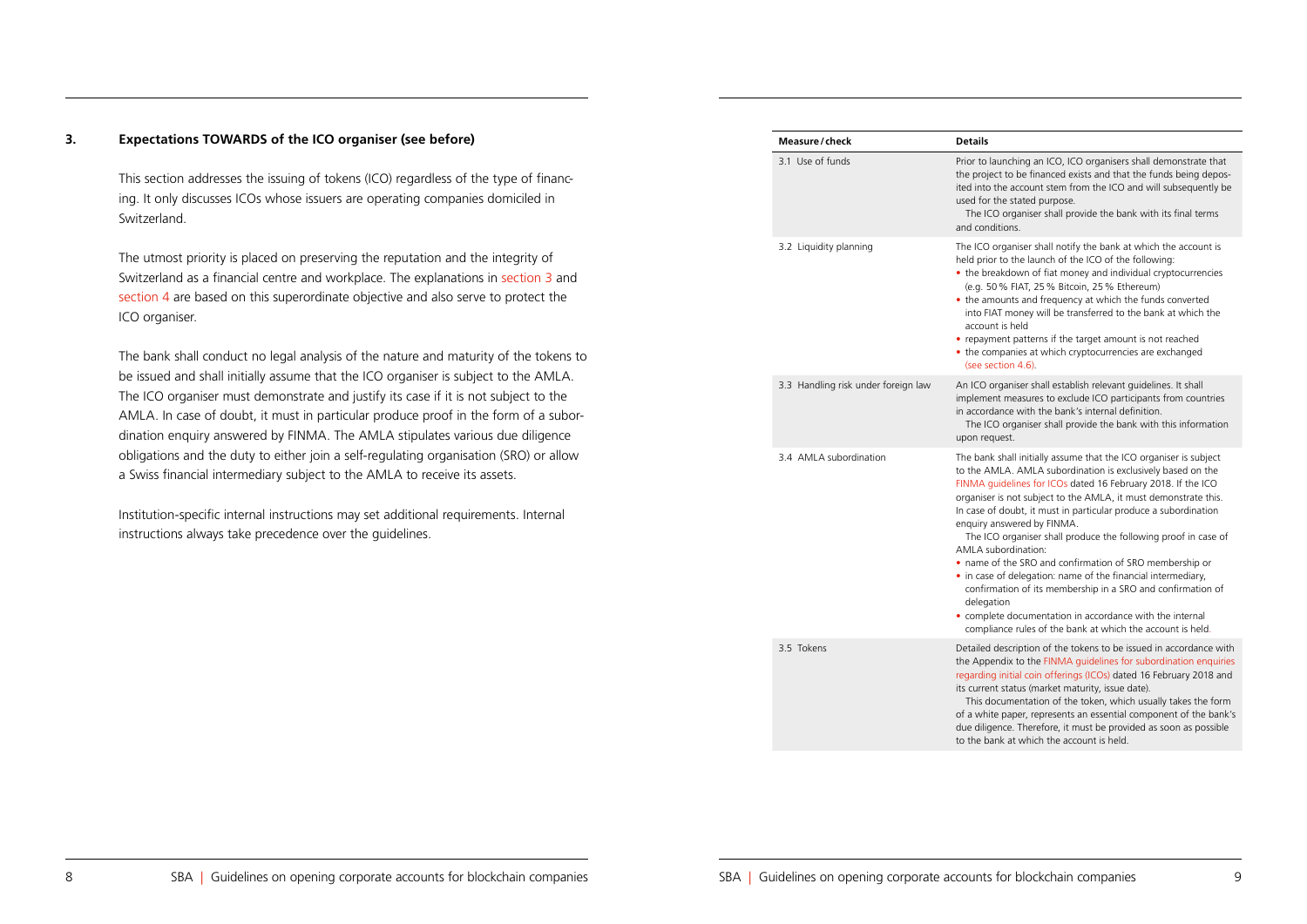# Institution-specific instructions may create additional requirements or set threshold values that deviate from the guidelines. Internal instructions always take precedence

4.1 Accepted cryptocurrencies In principle, cryptocurrency should be suited to a wallet analysis. ons must be justified.

> ation about every subscriber, which must be collected by O organiser, is generally derived from the requirements of plicable rules (e.g. SRO rules and FINMA circular on video hline identification).

ICO organiser must register each participant regardless of bscription amount and record the name, address (including  $y$ ), date of birth, nationalities and place of birth.

ardless of the AMLA subordination of the ICO organiser, pected that the participant be identified pursuant to the /AMLO-FINMA/CDB from a subscription amount of at HF 15,000. Any further measures to increase transparency to reduce risk, in particular in view of potential violations of ons. The information collected in the identification process ntains all relevant wallet addresses that the ICO participant hen making capital contributions.

ICOs of payment tokens are subject to the AMLA. In lance with FINMA practice, in this case a simplified idenon duty applies up to a threshold value of CHF 3,000 in lance with Art. 12, para. 2 (d) AMLO-FINMA by means of a copy of an identification document (instead of the general ication duty from CHF 0). Here, the name, address, date n, beneficial owner/authority holder, e-mail and telenumber must be recorded in writing. The information also es all relevant wallet addresses that the ICO participant uses making capital contributions.

generally appropriate to document beneficial ownership in Ith the existing processes of the respective institution. nk may request the ICO organiser to provide the complete entation for the ICO participants at any time.

over the guidelines.

4.3 Use of risk databases The ICO organiser shall reconcile subscribers with risk databases nary for the industry (in particular politically exposed ns [PEP] and terrorism and sanction lists).

> reconciliation shall be provided to the bank together with ernal guidelines on the monitoring of PEPs and sanctioned

|     | Measure/check                                      | <b>Details</b>                                                                                                                                                                                                                                                                                                                 |
|-----|----------------------------------------------------|--------------------------------------------------------------------------------------------------------------------------------------------------------------------------------------------------------------------------------------------------------------------------------------------------------------------------------|
|     | 4.1 Accepted cryptocurrencies                      | In princ<br>Deviatio                                                                                                                                                                                                                                                                                                           |
| 4.2 | Obtaining information about the<br>ICO participant | Informa<br>the ICO<br>the app<br>and onl<br>The I<br>the sub<br>country<br>Rega<br>it is exp<br>AMLA/<br>least CH<br>serve tc<br>sanctior<br>also cor<br>uses wh<br>The I<br>accorda<br>tificatio<br>accorda<br>simple o<br>identifid<br>of birth<br>phone r<br>include:<br>when n<br>It is g<br>line wit<br>The bar<br>docume |
|     | 4.3 Use of risk databases                          | The ICC<br>custom<br>persons<br>The r<br>the inte<br>clients.                                                                                                                                                                                                                                                                  |

<span id="page-5-0"></span>

| 3.6 Duties under the ICO  | • Legal obligations are based on the AMLA.<br>• At the bank's request, the ICO organiser shall demonstrate to<br>the bank that the current use of funds corresponds with the<br>stated purpose.<br>• At the bank's request, the ICO organiser shall demonstrate to<br>the bank that the restrictions for foreign participants described<br>in section 3.3 have been upheld.<br>• As a rule, any measure to create transparency with regard to<br>the change of ownership (tokens) after the completion of the<br>ICO reduces risk and is welcomed by the bank at which the<br>account is held. |
|---------------------------|------------------------------------------------------------------------------------------------------------------------------------------------------------------------------------------------------------------------------------------------------------------------------------------------------------------------------------------------------------------------------------------------------------------------------------------------------------------------------------------------------------------------------------------------------------------------------------------------|
| 3.7 Financing type triage | • If the ICO organiser arranges for some or all of the financing<br>on blockchain/via a cryptocurrency:<br>• Go to section 4 (ICO with financing)<br>• If the financing is carried out exclusively with FIAT money:<br>Go to section 5 (Due diligence obligations)                                                                                                                                                                                                                                                                                                                             |

# **4. Expectations of the ICO organiser for financing with cryptocurrencies**

The following table describes corporate financing that is partially or entirely executed through cryptocurrencies. This version of the guidelines assumes that the bank at which the account is held does not directly receive any cryptocurrencies.

The ICO organiser has the cryptocurrencies converted into FIAT money through an exchange regulated by Swiss law or equivalent laws or by a third-part bank regulated by Swiss law or equivalent laws and then transfers the corresponding funds to the bank at which the account is held.

These guidelines recommend requiring the ICO organiser, regardless of whether or not it is subject to the AMLA, to apply the KYC and AML standards applicable in Switzerland to the receipt of funds when accepting cryptocurrencies.

Furthermore, as a rule the receipt of cryptocurrencies within the scope of an ICO may be treated at least as a cash transaction. However, it should be noted that every transaction is stored in the blockchain and there is a risk of violating sanctions with transactions in cryptocurrencies, regardless of their amount. The form of token and AMLA subordination also give rise to additional obligations.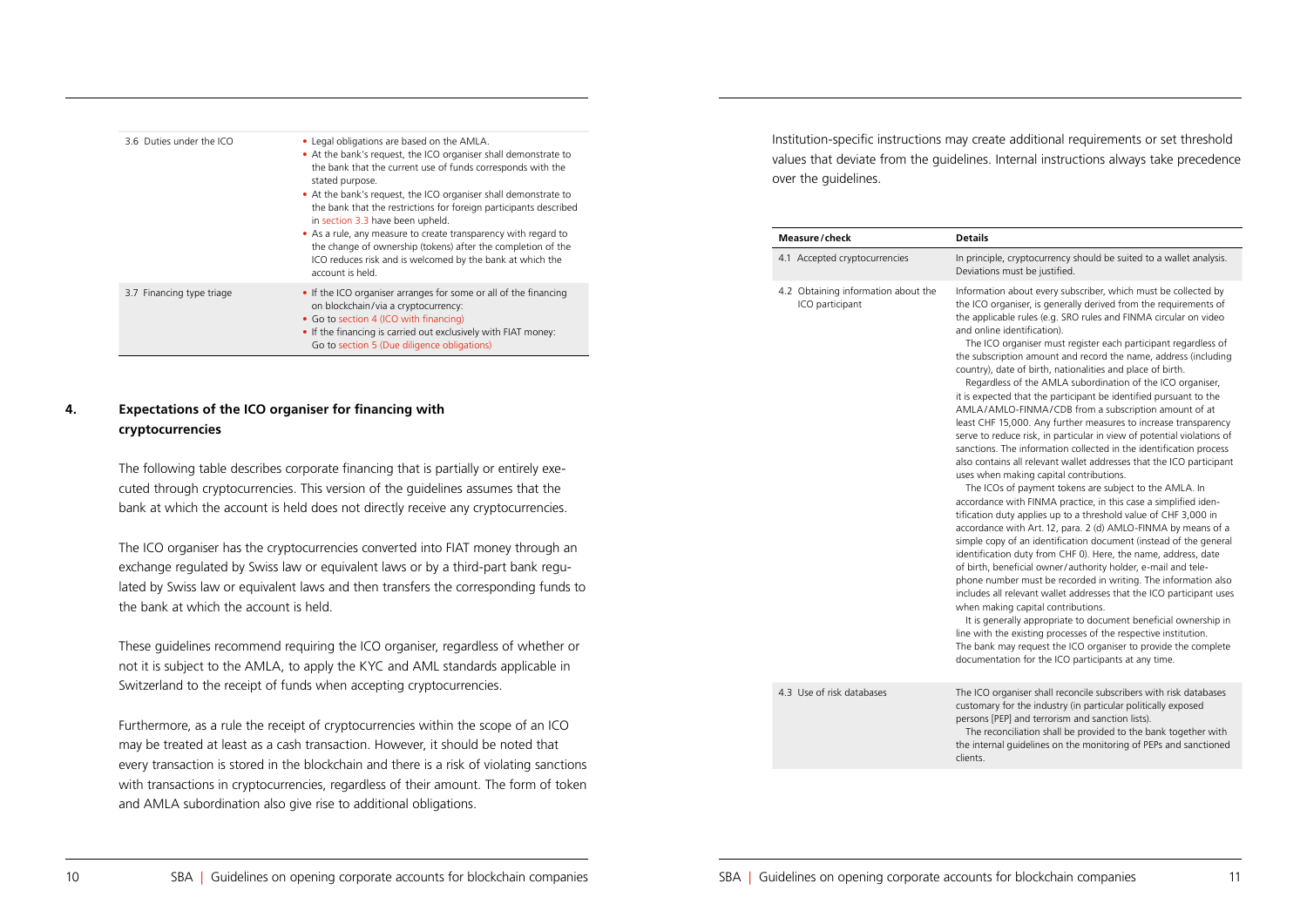# **5. Due diligence obligations for financing with fiat currencies**

Regardless of whether the financing is for the purpose of issuing tokens or shares: KYC duties (e.g. source of funds/beneficial ownership [BO], etc.) apply to financing with FIAT money as they do to a normal account opening. In this context, ICO participants/investors must be identified and the beneficial owners determined in accordance with the AMLA/AMLO-FINMA/CDB.

# **6. Specific business models**

• In accordance with existing FINMA practice, the exchange of cryptocurrencies for government FIAT money or for other cryptocurrencies is considered to be a financial intermediary activity pursuant to Art. 2, para. 3 ALMA. The applying company must also disclose and check the applicability of the Stock Exchange Act

Potential company-specific characteristics listed in sections 2.1 and 2.2 may also require additional clarifications and documentation. It is not possible to provide a conclusive list and detailed discussion of all business models that are involved in blockchain technology. The areas of involvement most commonly seen in practice are discussed below:

- (FinfraG).
- The same also applies to the offering and transfer of tokens. If the service provider), the service provider is considered a financial intermediary.
- Companies that offer the option of obtaining their services or products in section 4.2.

provider holds a power of disposal over the private key (i.e. the custody wallet exchange for cryptocurrencies are urged to conduct the background checks discussed in section 4.5 and to apply the threshold values recommended in

<span id="page-6-0"></span>

| 4.4 Background check (source of funds)<br>and risk assessment of the wallet<br>addresses used for participation in<br>the ICO (AML) | It is generally recommended that the ICO organiser takes a risk-<br>based approach to the background check. A general tracing of<br>the source of the funds in the blockchain has so far not been<br>required. In principle, all additional transparency that the ICO or-<br>ganiser provides serves to reduce risk. In special cases or instances<br>of specific suspicion in particular, it is recommended to carry out<br>a thorough check by means of a wallet analysis or additional<br>documentation (e.g. additional due diligence instead of a pure<br>database reconciliation in case of high investment amounts or<br>domicile in a risk country).<br>A thorough check by the ICO organiser is always recommended<br>for subscriptions that exceed CHF 100,000 (individual or cumula-<br>tive). This thorough check includes documented reconciliation of<br>wallet addresses and ICO subscribers.<br>The bank at which the account is held reserves the right to re-<br>quest information about the investors prior to the receipt of funds<br>and, should it have its own specific suspicions, to request the ICO<br>organiser to carry out further clarifications (e.g. receipt of specific<br>wallet analyses). |
|-------------------------------------------------------------------------------------------------------------------------------------|-------------------------------------------------------------------------------------------------------------------------------------------------------------------------------------------------------------------------------------------------------------------------------------------------------------------------------------------------------------------------------------------------------------------------------------------------------------------------------------------------------------------------------------------------------------------------------------------------------------------------------------------------------------------------------------------------------------------------------------------------------------------------------------------------------------------------------------------------------------------------------------------------------------------------------------------------------------------------------------------------------------------------------------------------------------------------------------------------------------------------------------------------------------------------------------------------------------------------------|
| 4.5 Quality certification of the<br>KYC/AML check                                                                                   | Regardless of AMLA subordination, it is recommended that<br>KYC/AML checks be carried out in accordance with the applica-<br>ble standards.<br>An ICO organiser that is not subject to the AMLA may either<br>employ a financial intermediary or a company specialised in<br>AMLA compliance for this purpose.<br>The results shall be disclosed to the bank at which the account<br>is held. The results shall also document compliance with internal<br>company PEP guidelines.                                                                                                                                                                                                                                                                                                                                                                                                                                                                                                                                                                                                                                                                                                                                             |
| 4.6 Exchange for conversion from<br>cryptocurrency into FIAT money                                                                  | Crypto exchanges and the conversion of cryptocurrencies into<br>FIAT money pose a particular risk for banks as the risks associated<br>with AMLA issues are very evident at the conversion point. Banks<br>must therefore set risk-reducing requirements for an exchange:<br>e.g. an exchange regulated by Swiss law or equivalent laws or a<br>third-party bank regulated by Swiss law or equivalent laws.<br>The definition of "equivalent regulation" shall be based on the<br>internal quidelines of the respective bank.                                                                                                                                                                                                                                                                                                                                                                                                                                                                                                                                                                                                                                                                                                 |
| 4.7 Suspicion of money laundering                                                                                                   | The participant shall not be authorised for the ICO (unless legally<br>required due to the ban on tipping-off following a report to the<br>Money Laundering Reporting Office [MLRO], Art. 9a AMLA). The<br>ICO organiser is responsible for excluding the participant.<br>The bank at which the account is held may waive bank client<br>confidentiality for necessary clarifications within the scope of KYC<br>and due diligence of a company with an ICO on the basis of the<br>corresponding consent of the corporate client in the contract or<br>by means of a separate waiver.<br>The bank should explicitly notify corporate clients of this cir-<br>cumstance and, accordingly, the ICO organiser is recommended<br>to state this transparently in the ICO terms & conditions.                                                                                                                                                                                                                                                                                                                                                                                                                                       |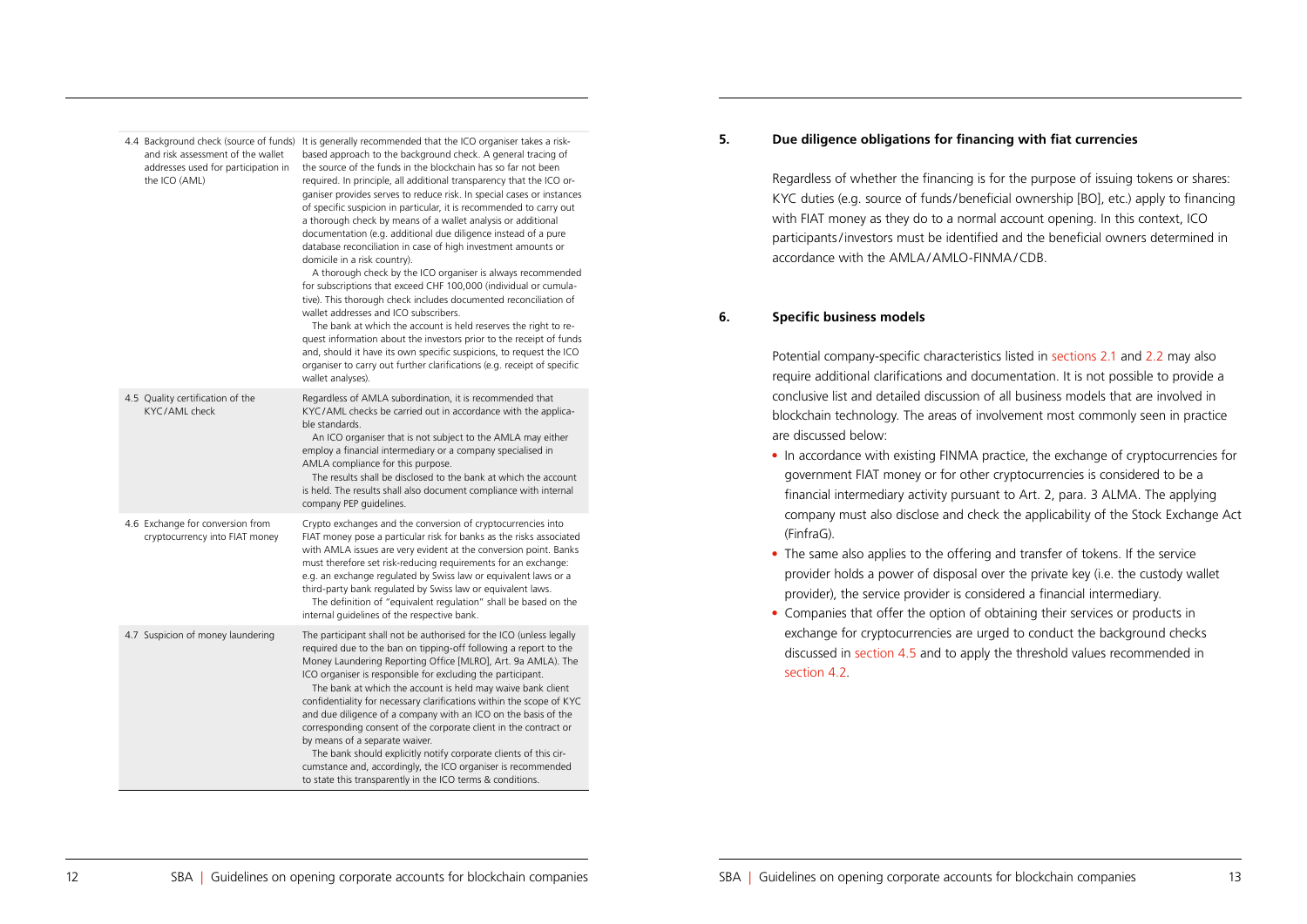### **Cryptoassets**

Cryptoassets are cryptographically secured assets. The best-known cryptoassets are cryptocurrencies. A cryptocurrency is a digital currency with a payment system. Currently, the best-known cryptocurrencies are Bitcoin and Ethereum. Unlike traditional FIAT money created by a central bank, such as dollars or Swiss francs, a cryptocurrency only exists in digital form. The technical transfer of digital currencies is based on blockchain.

A wallet analysis is intended to provide information about the source of (crypto) assets. Many criteria can be used in the process, e.g. outgoing or incoming payments in the wallet with a connection to the dark net, "mixers" and "tumblers", scamming and/or gambling websites and transactions from or in high-risk countries. The analysis may also include a risk classification of the trading centres from which the wallet in question was supplied.

### **Wallet analysis**

#### **Exchange**

Cryptocurrencies can be converted in traditional FIAT money such as CHF or in other cryptocurrencies on exchanges.

# <span id="page-7-0"></span>**Appendix – Glossar**

# **Distributed Ledger Technologie (DLT)**

Distributed ledger technology is often referred to as DLT. A distributed ledger is simply a database that is distributed across multiple locations, regions or participants. This means that all participants may display all relevant data sets in the distributed general ledger. The technology offers a verifiable history of all information stored in this specific data set.

# **Blockchain**

Blockchain is a specific type of distributed ledger. For example, blockchain is used for transactions with Bitcoin, Ethereum and other cryptocurrencies. The name blockchain refers to the fact that transactions and other data are summarised into blocks and attached to a chain of previously verified blocks. In order to link blocks into a chain, blockchain uses a cryptographic signature known as a "hash". A public blockchain is accessible to anyone and is maintained by multiple anonymous participants (e.g. Bitcoin). In contrast, a private blockchain is maintained by a few identified participants (e.g. a consortium blockchain).

# **Initial coin offering (ICO)**

There is no unified definition of an ICO (or TGE – token-generation event). The smallest common denominator of ICOs is the issuing of digital, transferable, unique information and/or functional units (coins or tokens) by a company (ICO organiser) to a participant (user). These guidelines are based on this definition.

#### **Token**

FINMA classifies tokens based on their economic function and differentiates between payment, asset and utility tokens. Also see the FINMA guidelines for subordination enquiries regarding initial coin offerings (ICOs) dated 16 February 2018.